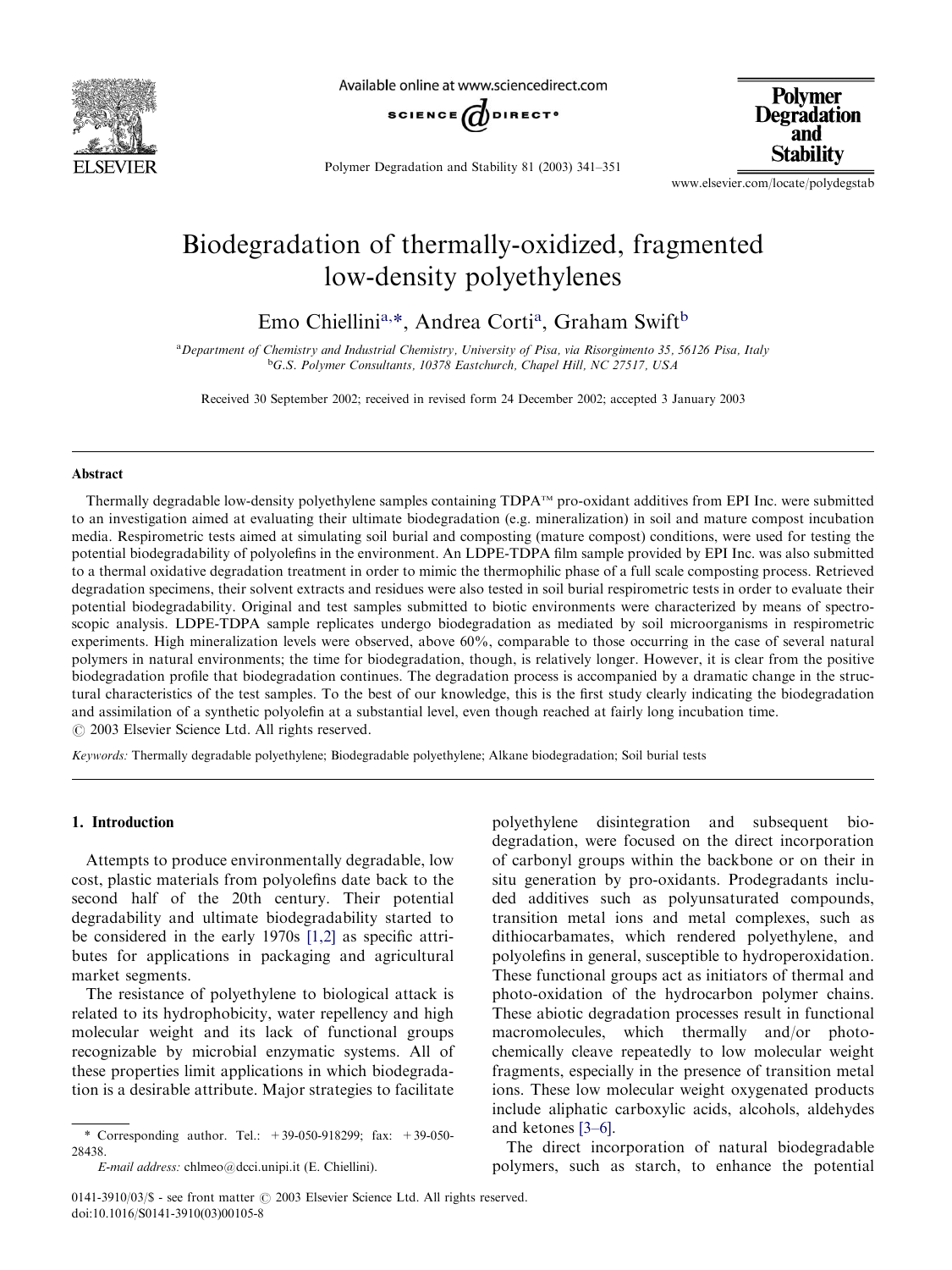biodegradability of polyethylene has also been evaluated [\[7–9\]](#page-9-0). The major degradation effect promoted by the microbial assimilation of the natural polymers in the blends was the increase of the surface area of the synthetic bulk material rendering it more susceptible to abiotic oxidation. Hence, this is only an example of indirect oxidative degradation of polyethylene afforded by the biodegradation processes of natural polymers [\[10\]](#page-9-0). Nevertheless, significant variation of both molecular weight and mechanical properties have been recorded for starch filled polyethylene when submitted to the action of biotic environments such as composting windrows or pure microbial strains [\[11,12\].](#page-10-0) Accordingly, the degradation process of polyethylene in its blends with natural polymers is generally considered to be the result of complex interaction of abiotic and biotic mediated oxidative processes [\[13,14\]](#page-10-0).

It has been repeatedly demonstrated and reported that thermal and/or photolytic pre-abiotic treatment constitutes a major route for promoting the eventual biodegradation of both low-density polyethylene (LDPE) and LDPE containing pro-oxidant additives. This is exemplified by monitoring the initial variation of molecular weight and other structural parameters (tensile strength, degree of crystallinity, spectroscopic characteristics). Biodegradation is then observed when the degraded polymers are exposed to biotic environments [\[15–17\]](#page-10-0).

Additionally, the required degree of macromolecular breakdown for the biodegradation and microbial assimilation of polyethylene to occur is available from observing the biodegradation of lower molecular weight hydrocarbon molecules. Linear paraffin chains below 500 molecular weight [\[18\]](#page-10-0) or *n*-alkanes up to tetratetracontane  $(C_{44}H_{90})$  [\[19\]](#page-10-0) can be significantly used as a carbon source by microorganisms. More recently, the biodegradation of higher molecular weight untreated high-density polyethylene with molecular weights up to 28,000 by a Penicillium simplicissimum isolate was reported [\[20\].](#page-10-0)

There are many other previous studies aimed at evaluating the biodegradation of LDPE samples containing pro-oxidant and natural fillers that show only limited and slow conversion to carbon dioxide. The mineralization rate from long-term biodegradation experiments of both UV-irradiated samples [\[21\],](#page-10-0) non-pretreated, and additive-free LDPE samples, in natural soils indicates more than 100 years for the ultimate mineralization of polyethylene [\[22\]](#page-10-0).

In the present contribution, we report on an investigation aimed at evaluating the ultimate biodegradation in soil and mature compost incubation media of thermally treated LDPE samples containing TDPATM prooxidant additives from EPI Environmental Products Inc., Canada.

Respirometric tests aimed at simulating the soil burial, as well as composting (mature compost) conditions, were used for testing the potential biodegradability of LDPE-TDPATM thermally-oxidized, fragmented samples.

Biodegradation of synthetic polymers in soil may be monitored in respirometric tests normally by using whole soil as incubation substrate [\[23,24\].](#page-10-0) Under these conditions the accuracy of such tests may be affected by the large amount of carbon dioxide produced in the blanks, particularly when moderate sample degradation takes place. More reliable results can be obtained by using fairly large amounts of the samples under investigation. However, in some cases the large local concentration of the sample, as well as its degradation products, can negatively interfere with the optimal microbial growth conditions, and consequently compromise the reliability of the test. An alternative approach using radiolabelled samples in respirometric tests, which gives very reliable results in the presence of slowly biodegrading materials, requires the use of 14C-labeled polymer samples. Expertise in the handling of radiochemicals and laboratory facilities are not widely available, however.

Therefore, the procedure based on the use of the ''biometer flask'' previously suggested [\[25\]](#page-10-0) was modified by using the incubation conditions of a respirometric test previously set up for testing polymeric materials with low or moderate propensity to biodegradation [\[26\]](#page-10-0). An analogous experimental set-up was used for the evaluation of the ultimate biodegradation of LDPE-TDPA samples in the presence of microorganisms associated with mature compost.

An LDPE-TDPA film sample provided by EPI was submitted to a thermal-oxidative degradative treatment in order to mimic the thermophilic phase of a full scale composting process.

Oxidatively degraded samples LDPE-TDPA undergo biodegradation as mediated by soil microorganisms reaching a mineralization level as high as 60%, albeit, over a relatively long time frame. Interestingly, even at this extent of biodegradation a positive degradation profile was still apparent as carbon dioxide evolution continues. The degradation was accompanied by a dramatic change in the structural characteristics of the test samples. To the best of our knowledge this is the first study clearly indicating the bioassimilation of a synthetic polyolefin at an extent comparable to that recorded for biopolymers in similar natural environments.

## 2. Materials and methods

## 2.1. Test materials

Un-degraded and thermally fragmented (Mw 6.72 kD) (designed Q-LDPE sample) low-density polyethylene (LDPE) film samples containing totally degradable plastic additives (TDPA™) pro-oxidants were supplied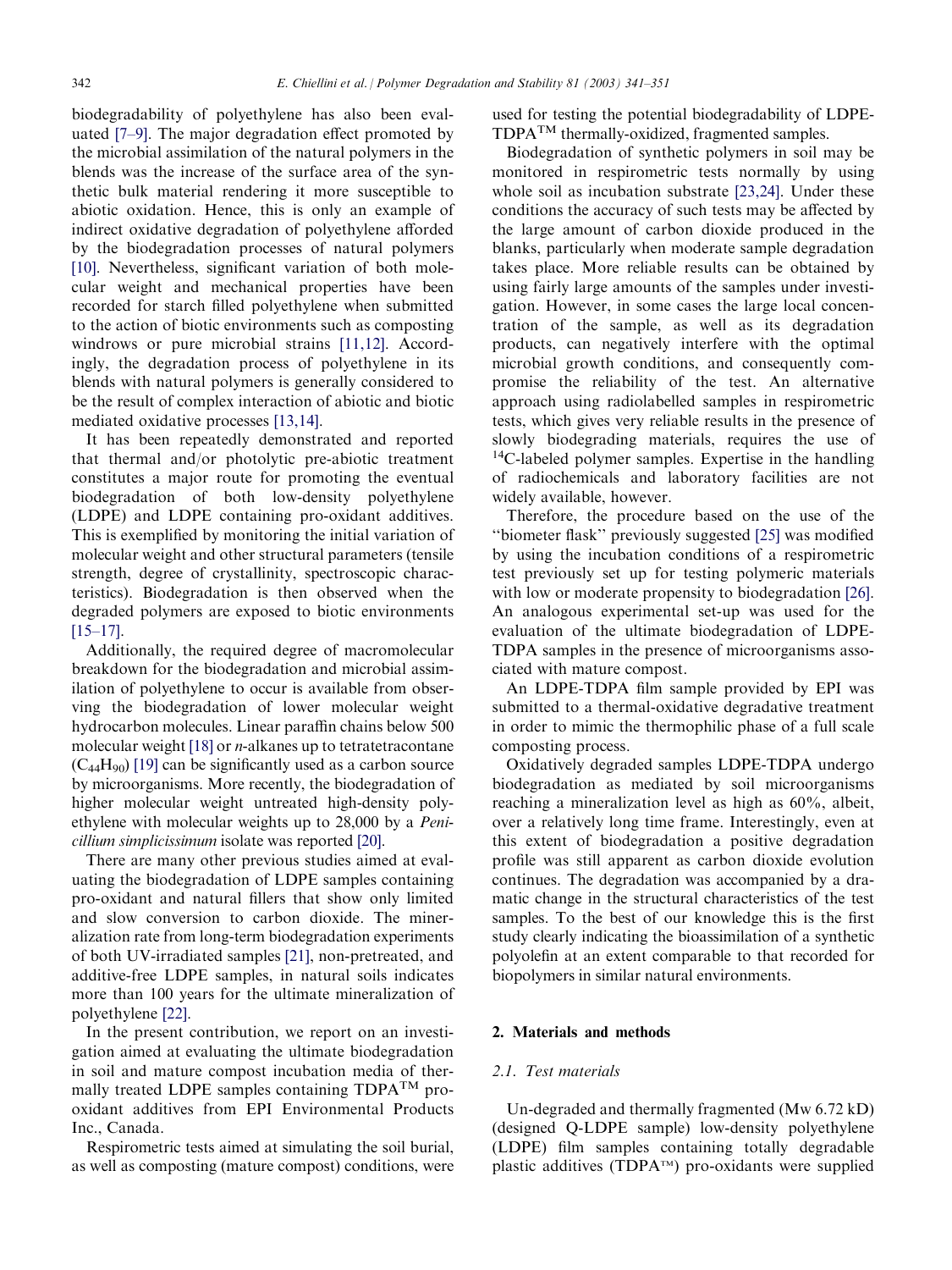by EPI Inc. (Vancouver, Canada). The following low molar mass aliphatic hydrocarbons, were also used as reference materials in the biodegradation experiments: docosane  $[C_{22}H_{46}$  (DOC)-Merck, Germany], 2,6,10,15,19,23-Hexamethyltetracosane  $[C_{30}H_{62}, S_{\text{qua}}]$ lane,  $(SQUA)$ -BDH, UK] and  $\alpha$ , $\omega$ -docosandioic acid  $[C_2,H_4_2O_4, (DAD)$  prepared at the Department of Chemistry, University of Pisa]. Cellulose (Sigma Cell 100) and filter paper (Whatman 50) were also used as positive controls in the respirometric biodegradation experiments (Table 1).

## 2.2. Respirometric biodegradation tests

Biodegradation tests were carried out in cylindrical glass vessels (Biometer Flask) (500 or 1000 ml capacity) containing a multilayer substrate in which defined amounts of forest sandy soil (10–15 g) or mature compost (5 g) were placed. Samples sieved at 0.6 mm, mixed with 20–25 g perlite and supplemented with 25 ml of  $0.1\%$  (NH<sub>4</sub>)<sub>2</sub>HPO<sub>4</sub> solution, were sandwiched between two layers of 10 g perlite wetted with 30 ml distilled water (Fig. 1). The role of perlite, a chemically inert, heat expanded naturally occurring aluminum silicate, is to reduce the amount of soil and hence the carbon dioxide production from the blanks. Perlite is widely used in horticultural applications as a component of soil-less growing mixes, where it provides aeration and optimum moisture conditions for plant growth. Accordingly perlite was used to ensure satisfactory incubation conditions, whereas soil or compost samples were used mainly as microbial inoculum. This arrangement guarantees more favorable and reliable signal-to-noise ratio resulting in improved test accuracy, particularly when limited carbon dioxide emissions are expected from the test samples.

Polymer samples, reference aliphatic hydrocarbons, and positive controls, to be tested were placed in the middle layer at 35–70 mg/g soil and 70 mg/g mature compost concentrations. The vessels were kept in the dark and incubated at room temperature in the case of soil burial tests, and at 55 $\degree$ C when mature compost was used as incubation medium.



Fig. 1. Biometer flask for simulated soil burial and mature compost biodegradation tests.

For trapping the  $CO<sub>2</sub>$  evolved from samples and blanks, each test vessel was equipped with a beaker containing 40–50 ml of 0.05 N KOH solution which was substituted every 3-14 days and back titrated with 0.1 N HCl.

The biodegradation extent of each test material was calculated as a percentage (corrected for the inoculum endogenous emissions—blank flasks) of the overall theoretical  $CO<sub>2</sub>$  production calculated on the basis of the determined carbon content of the samples. The results were reproducible within a confidence of  $\pm 2\%$ according to the tests carried out in triplicate.

# 2.3. Thermal degradation test

The un-degraded LDPE-TDPA blown film provided by EPI was submitted to a thermal-oxidative degradative treatment in an oven at temperature comparable to those occurring in a full scale composting process. A series of 25 specimens  $(18\times10$  cm) was cut from the original film. The specimens were kept at  $55 \pm 1$  °C in air and retrieved at time intervals. Weight variation of each

Table 1

EPI-TDPA polyethylene samples, low molecular weight hydrocarbons, and reference materials used in respirometric biodegradation tests

| Test sample (origin)<br>Treatment                                                                              | Sample code |
|----------------------------------------------------------------------------------------------------------------|-------------|
| <b>EPI-TDPA LDPE</b><br><b>LDPE</b><br>None                                                                    |             |
| EPI-TDPA LDPE<br>O-LDPE<br>Thermally fragmented                                                                |             |
| <b>EPI-TDPA LDPE</b><br>Q-LDPE Extractable boiling acetone fraction<br><b>OAC</b>                              |             |
| EPI-TDPA LDPE<br><b>Q-LDPE</b> Residue resistant to boiling acetone extraction<br><b>ORE</b>                   |             |
| DOC<br>None<br>Docosane $(C_2,H_{46})$                                                                         |             |
| $\alpha$ , $\omega$ -Docosandioic acid (C <sub>22</sub> H <sub>42</sub> O <sub>4</sub> )<br><b>DAD</b><br>None |             |
| <b>SQUA</b><br>Squalane $(C_{30}H_{62})$<br>None                                                               |             |
| Filter paper (Whatman 50)<br>None                                                                              |             |
| Cellulose (Sigma Cell 100)<br>None                                                                             |             |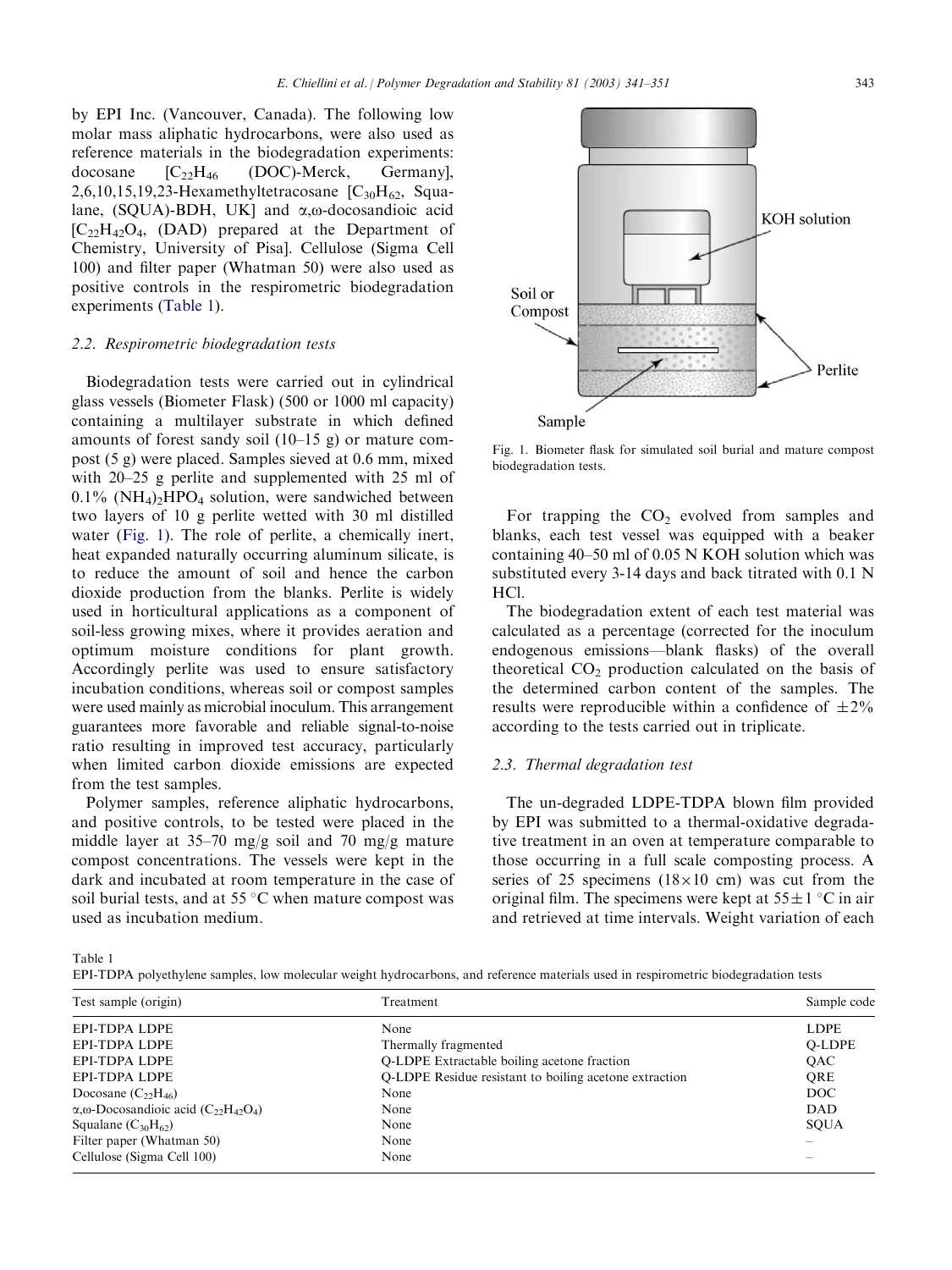specimen was evaluated, as well as the mechanical strength by using an Instron 5565 instrument. Mechanical analysis was carried out according to the ASTM D 882 method [\[27\].](#page-10-0) Results of gravimetric analysis and mechanical strength evaluation were averaged over 5 replicate specimen.

The organic solvent extractable fractions from original and degraded specimen were also evaluated by two sequential extractions with boiling acetone and dichloromethane, respectively.

#### 2.4. Analytical characterization

## 2.4.1. Elemental analysis

Carbon content of each test sample was determined by elemental analysis by using a Carlo Erba model 1106 elemental analyzer.

### 2.4.2. Polymer extraction and characterization

Thermally fragmented Q-LDPE sample powder (1.024 g), after milling in liquid nitrogen, was placed in a round-bottomed flask and treated with acetone (50 ml) at reflux with stirring for 12 h. After evaporation of the solvent at reduced pressure 110 mg (10.7%) of residue was collected and designated as QAC sample.

Extractions in Kumagawa flasks with acetone and dichloromethane were performed on unmilled LDPE specimens as retrieved from the thermal degradative treatment.

#### 2.4.3. Scanning electron microscopy (SEM)

SEM analyses, coupled with elemental surface microanalysis, of polymer samples retrieved from degradation experiments were performed using a Jeol LSM5600LV instrument, and the collected images were compared with those recorded on the original untreated samples.

#### 2.4.4. Spectroscopic characterization

Original and degraded polymeric materials, as well as the relevant extractable fractions were characterized by <sup>1</sup>H NMR and FT-IR, by using a Varian Gemini 200 MHz instrument and a Jasco FT-IR model 410, respectively. Carbonyl and double bond indexes were calculated on the basis of the relative intensities of the carbonyl band at 1715  $cm^{-1}$  and the double-bond band at  $1650 \text{ cm}^{-1}$  to that of methylene scissoring band at  $1465$  cm<sup>-1</sup>, respectively [\[13\]](#page-10-0).

## 2.4.5. Size exclusion chromatographic (SEC) analysis

Molecular weight and polydispersity of the solvent extracted fraction from LDPE-TDPA degraded samples were determined by SEC with a Jasco PU-1580 HPLC pump equipped with two Plgel mixed-C columns (Polymer Laboratories, UK) connected in series, and a refractive index detector Jasco 830RI. Sample elution was carried out with THF at  $1 \text{ ml}^{-1}$  flow rate.

Monodisperse poly(styrene) samples were used for relative calibration.

# 3. Discussion of results

## 3.1. Respirometric soil burial biodegradation tests

#### 3.1.1. First experiment

In a first soil burial respirometric test the potential biodegradation of the thermally-oxidized fragmented Q-LDPE sample was assayed at two different polymer/ soil ratios, corresponding to approximately 70 mg/g soil, (Q1 run) and 35 mg/g soil (Q2 run), in comparison with a filter paper sample used as positive control. The cumulative  $CO<sub>2</sub>$  emissions detected from the test flasks and blanks during 80 weeks incubation are reported in Fig. 2. The effectiveness of the test conditions was demonstrated by the high reproducibility of  $CO<sub>2</sub>$  productions from the blank runs. Incubation conditions also appeared to be satisfactory in terms of soil microorganism growth conditions, as revealed by the high level of  $CO<sub>2</sub>$  production from the positive control (filter paper) after 80 days of incubation. Within the same time frame significantly high  $CO<sub>2</sub>$  productions were recorded also for the LDPE-TDPA test samples, particularly in the case of Q1 run, which contained the largest amount of the polymer.

The mineralisation profiles of Q-LDPE sample runs and filter paper are reported in [Fig. 3.](#page-4-0) As shown, the biodegradation of the synthetic polymer appeared to start without an apparent lag-phase, afterwards a plateau corresponding to about 4% mineralisation was reached after 30 days of incubation. At the 40th day each soil inoculated culture was agitated, promoting a further slight, but significant, increase in the mineralisation rate. The rate, however, still remained very slow in comparison with the rate and extent of biodegradation of the filter paper control in the same time frame.



Fig. 2. Cumulative  $CO<sub>2</sub>$  emissions of filter paper, and thermally fragmented Q-LDPE at two different concentrations and blanks in a soil burial respirometric test.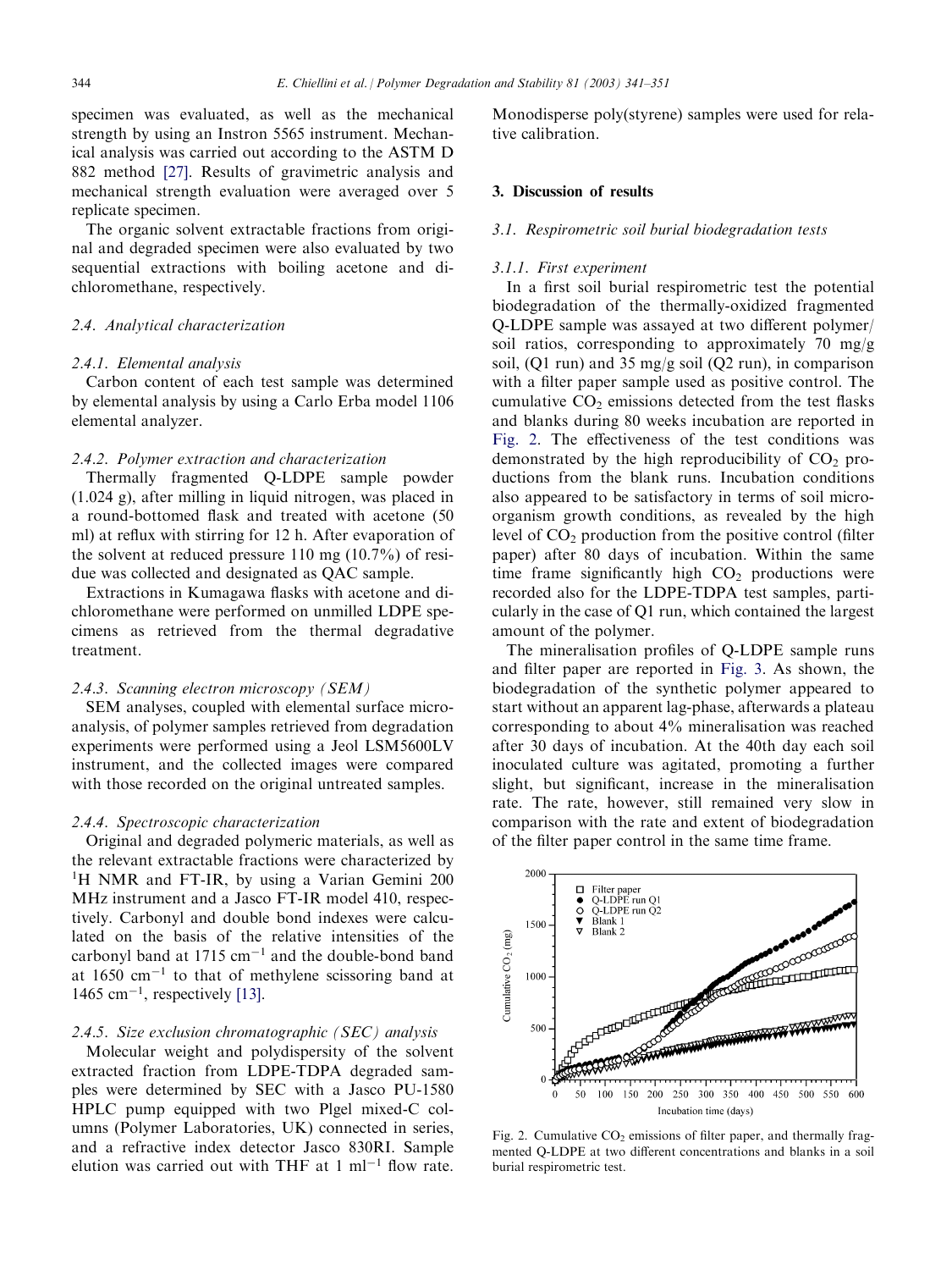<span id="page-4-0"></span>

Fig. 3. Mineralisation profiles of thermally fragmented Q-LDPE samples and filter paper in soil burial test.

At this incubation time, small fragments of LDPE-TDPA sample from Q1 run were collected and characterized by SEM analysis. Microscopic characterization clearly showed microbial colonization of the film surface, attributable to filamentous microorganisms such as fungi and actinomycetes. The presence of bacterial cells was not observed (Fig. 4).

At approximately 5 months of incubation, after a prolonged stasis of the mineralisation, LDPE sample (Q1 run) and one blank (B1) replicate cultures were independently agitated again and each supplemented with further 40 ml distilled water. At the same time, the second replicate series (Q-LDPE run Q2, Blank B2) were also agitated, wetted with 40 ml distilled water and re-inoculated with 5 g of forest soil. All the cultures were then incubated again at room temperature.

The above culture treatments and modifications were performed in order to ascertain and compare the effects of the simple mixing, as well as of the addition of fresh microbial inoculum on the potential biodegradation of the test samples in the soil environment.

It was noted that a further and marked exponential increase in the biodegradation profile of the Q-LDPE samples took place after the culture treatments and reinoculation (Fig. 3). Moreover, significant differences in the overall degradation extent, as well as in the rate of mineralization can be detected depending upon the type of culture treatment and the amount of polymer sample charged into the biometer flask. In particular, the Q2 replicate, to which was added water and fresh soil inoculum, reached the highest extent of biodegradation (63.0%) after 85 weeks of incubation, whereas a lower value (49.0%) was reached by the Q1 replicate to which no further soil inoculum was added and which contained the highest initial amount of polymer. The positive slope profiles of both the biodegradation curves indicated a further increase in the biodegradation extent (Fig. 3).

FT-IR spectra of the original Q-LDPE sample and the small fragments retrieved after 6 and 62 weeks of



 $15k$  $400$ 20  $18$  SE I  $(b)$ 

Fig. 4. SEM micrographs (magnification  $1400 \times$ ) of thermally fragmented Q-LDPE sample retrieved from soil burial test at 42 days of incubation: (a) original, (b) soil retrieved.

incubation from Q1 run in the presence of soil microorganisms are reported in [Fig. 5](#page-5-0). Typical carbonyl absorption bands can be observed in the original samples, thus indicating the oxidative functionalization of the LDPE-TDPA matrix, as a consequence of the thermo-oxidative degradation [\[28,29\].](#page-10-0) However a significant reduction in the IR absorption between 1710 and  $1740 \text{ cm}^{-1}$  in the soil retrieved samples was observed, most likely as a consequence of the preferential assimilation of oxidized polymer chains by soil microorganisms, as previously suggested [\[13,30,31\]](#page-10-0). Albertsson and co-workers [\[16\]](#page-10-0) reported that abiotically aged pure LDPE, LDPE/starch and LDPE-additives promoting degradation were characterized by the presence of several degradation products such as monoand dicarboxylic acids and ketoacids. These almost completely disappeared after the incubation of the polymer samples in the presence of Arthrobacter paraffineus as a consequence of the assimilation of the degradation products by the bacterial strain.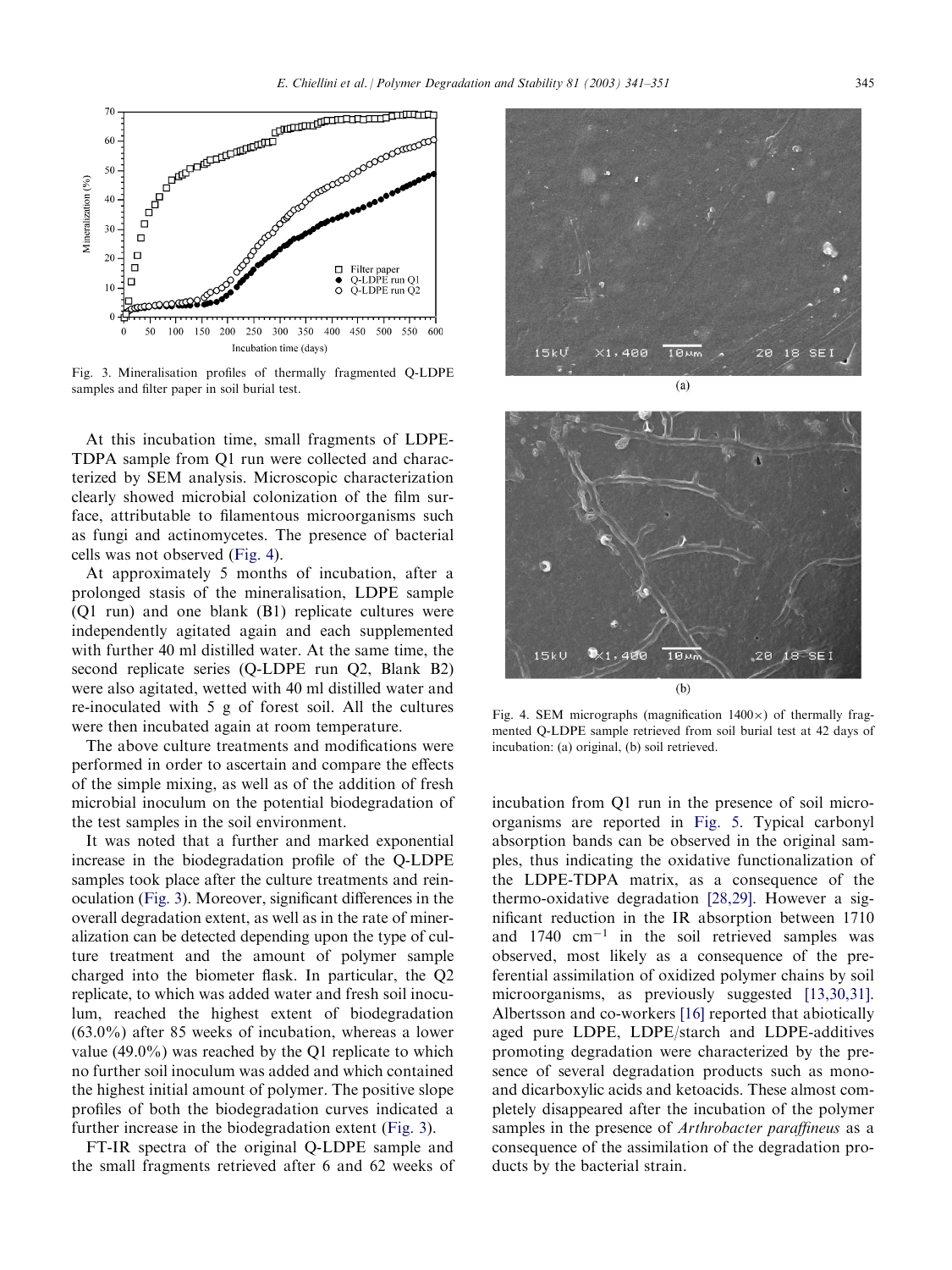<span id="page-5-0"></span>

Fig. 5. FT-IR spectra of thermally fragmented Q-LDPE original sample and retrieved from soil burial test at 42 and 490 days of incubation.

An opposite trend was observed for the amount of double bonds. Also in this work, small but significant reduction in the oxygen amount in the Q-LDPE sample surface from 20.6 in the original to  $16.9$  wt.% in the case of soil incubated sample, was recorded by SEM microanalysis. By contrast, a substantial increase in the carbon-carbon unsaturation, as revealed by the increase of the double bond index from 0.55, in the spectra of the original sample, to 0.88, in that recorded after 62 weeks of incubation was recorded. This can be attributed to biotic dehydrogenation [\[13,22\]](#page-10-0). Hence it is likely that the macromolecular cleavage of thermo-oxidized LDPE-TDPA is mediated by both abiotic oxidation and biotic, enzymatic scission. Furthermore a dramatic change in the fingerprint region of the IR spectrum between 1300 and  $950 \text{ cm}^{-1}$  was observed with increasing incubation time probably attributable to lower molecular weight fragments.

After 70 weeks incubation the Q-LDPE sample completely disappeared and no significant fragments of the original sample could be detected and mechanically recovered from the soil matrix.

#### 3.1.2. Second experiment

A second soil burial respirometric experiment was designed in order to compare the biodegradation profiles of LDPE-TDPA degraded samples with those occurring in low molar mass aliphatic hydrocarbons used as models, in the presence of soil microorganisms. Linear (Docosane, C22) and branched (hexamethyltetracosane, C30) alkanes, as well as oxidized  $(\alpha, \omega)$  docosandioic acid, C22) were chosen as reference materials representative of the intermediates produced by the thermal degradation of EPI-LDPE samples.

The acetone extractable fraction (QAC) from thermally fragmented Q-LDPE sample, and the residue of

the solvent extraction (QRE) were also tested in this soil burial respirometric experiment. The cumulative  $CO<sub>2</sub>$ emissions from the test flasks and blanks during 520 days of incubation are reported in Fig. 6. An appreciable microbial assimilation of Q-LDPE sample, as revealed by the differences in the  $CO<sub>2</sub>$  emissions from the experimental and the blank, appeared to start without an apparent lag phase in this soil burial experiment. The same behaviour was observed in the case of the acetone fraction (QAC) extracted from Q-LDPE powder sample. Appreciable microbial assimilation was also observed for n-alkane (C22) Docosane (DOC) and cellulose samples, whereas a prolonged delay in the mineralization was recorded in the case of terminally dicarboxylated docosane (DAD) and branched squalane (C30) (SQUA) samples. The mineralization of thermally fragmented Q-LDPE sample reached a first plateau corresponding to approximately 6% biodegradation after 80 days of incubation. The acetone fraction (QAC) extracted from Q-LDPE powder sample was readily biodegraded, as revealed by the fairly high rate and extent of mineralization (50%) occurring in 120 days of incubation, with a plateau at about 70% mineralization after 400 days. In contrast, the residue to the double extraction with organic solvents (sample QRE) underwent extremely low mineralization during the same incubation time ([Fig. 7](#page-6-0)).

<sup>1</sup>H NMR spectra of QAC sample, revealed the presence of signals attributable to protons on carbons in the  $\alpha$ -position to and directly bound to a carboxylic group [\(Fig. 8\)](#page-6-0). Conversely, no significant signals attributable to oxygen bound protons could be observed in the case of the QRE sample, whose <sup>1</sup>H NMR spectrum appears closely related to that of a typical linear polyethylene [\(Fig. 9\)](#page-7-0). This latter observation could explain the very limited, if any, biodegradation of QRE recorded during 39 weeks of incubation in soil matrix.



Fig. 6. Cumulative  $CO<sub>2</sub>$  emissions of Q-LDPE, residue to solvent extraction (QRE), acetone extract (QAC) of Q-LDPE sample, and reference aliphatic hydrocarbons (Docosane DOC, α,ω-docosandioc acid DAD, and squalane SQUA) in soil burial test.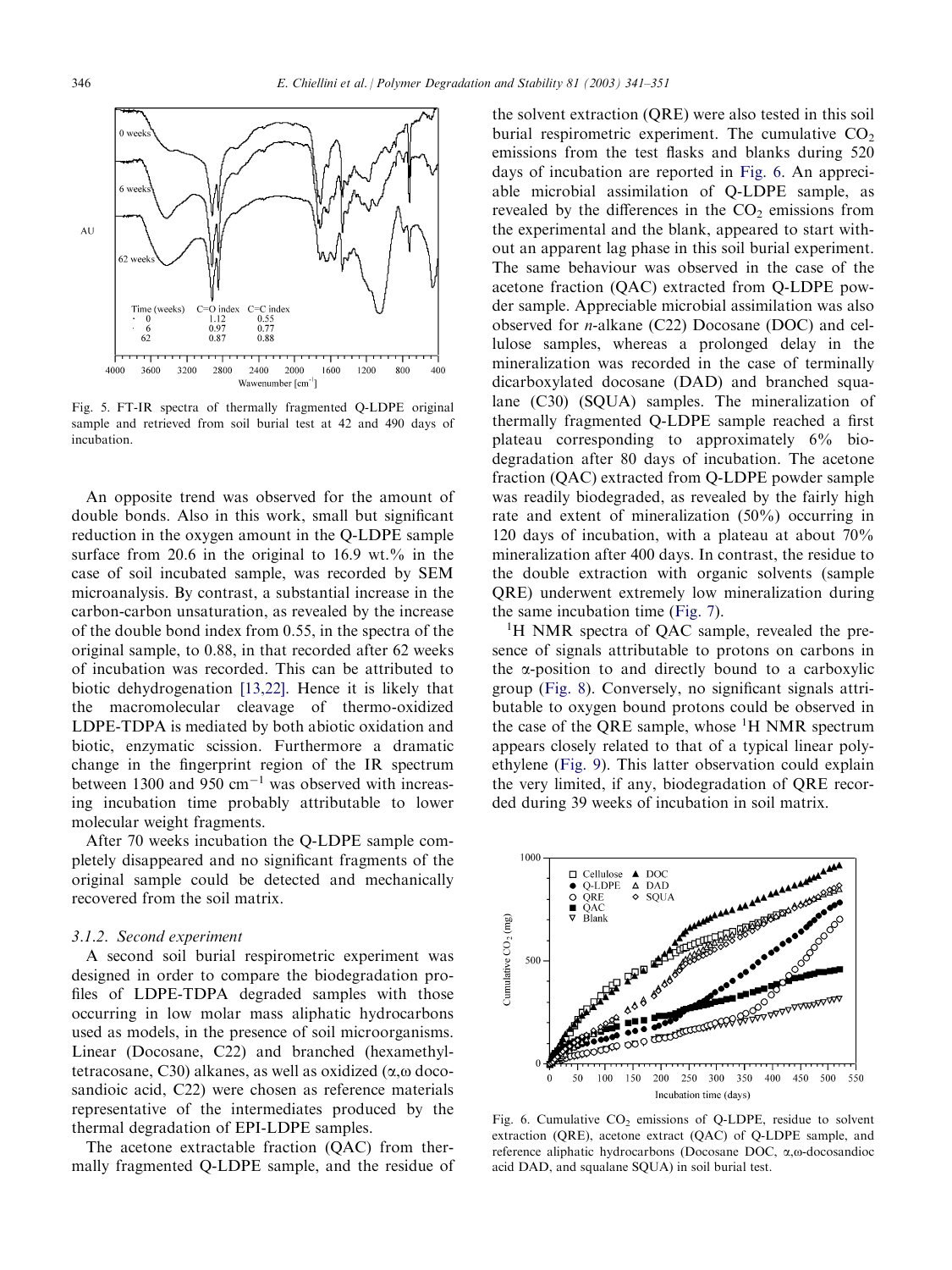<span id="page-6-0"></span>

Fig. 7. Mineralization profiles of Q-LDPE, residue to solvent extraction (QRE), and acetone extract (QAC) of Q-LDPE sample in soil burial test.

As in the case of first soil burial test experiment, after 5 months of incubation each culture was agitated and wetted. The response was, as before, a new exponential phase in the mineralization of the thermally treated Q-LDPE sample. It reached 46.2% mineralization after 74 weeks of incubation and still maintained a positive trend (Fig. 7). Surprisingly, similar treatment of sample QRE, produced a similar exponential phase in the mineralization even after a prolonged stasis during which no appreciable biodegradation occurred. QRE reached a mineralization extent of approximately 34%, continuing to show a fairly positive slope of the biodegradation curve after 74 weeks of incubation (Fig. 7).

High extents of mineralization were, as anticipated, reached in the case of low molar mass hydrocarbons

 $(56-70\%)$  and cellulose  $(85\%)$ , thus validating the efficiency of the incubation conditions used in the test procedure. In particular a major propensity to the assimilation by soil microorganisms was recorded in the case of n-alkane (C22) docosane, whereas slightly lower mineralization extents, 57.7 and 56.1%, were reached by terminally dicarboxylated docosane (DAD) and branched squalane (C30) samples, respectively.

The reported results, compared with those obtained in the soil burial tests carried out on Q-LDPE sample not subjected to solvent extraction, indicate that the prooxidant additives in TDPA, modulate the microbial attack of the conventional LDPE.

# 3.2. Respirometric aerobic test in mature compost incubation medium

The biodegradation behaviour of thermally treated Q-LDPE sample was also determined in a respirometric test in the presence of mature compost as incubation medium. The cultures were maintained at 55  $\degree$ C for a week in order to simulate full scale composting conditions. During this test, the mineralisation profile of Q-LDPE sample approached a plateau after 30 days, indicating approximately 7% biodegradation. Subsequently, it remained constant up to 180 days of incubation, thus recording a behaviour comparable to that observed previously in the soil burial tests [\(Fig. 10\)](#page-7-0). The thermophilic conditions applied during the first period in the mature compost biodegradation test do not seem to enhance significantly the mineralisation rate of the thermally degraded Q-LDPE.



Fig. 8. <sup>1</sup>H NMR spectra of QAC extracted with acetone from thermally fragmented Q-LDPE sample.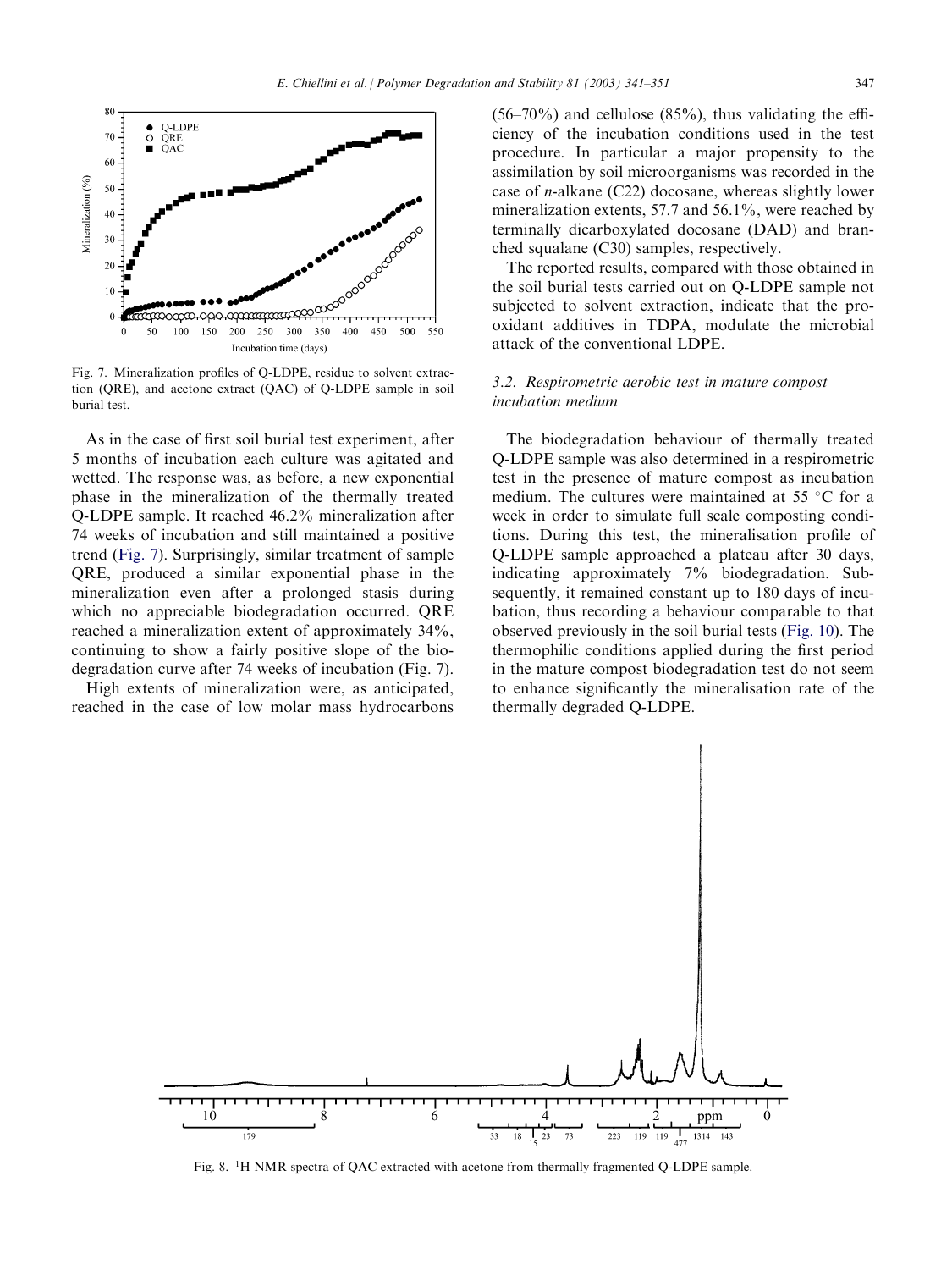<span id="page-7-0"></span>

Fig. 9. <sup>1</sup> H NMR spectra of residue to solvent extraction (QRE sample) of thermally fragmented Q-LDPE sample.

Analogously to that occurring in the soil burial respirometric tests, a second, more pronounced, exponential phase in the biodegradation process of the polymer sample took place after the culture reinoculation with mature compost mixed with fresh forest soil carried out after 169 days of incubation. Hence, the mineralisation degree was shown to reach 27.8% after 426 days of incubation with a noteworthy positive slope of the biodegradation curve (Fig. 10).



Fig. 10. Mineralization profiles of thermally fragmented Q-LDPE sample in mature compost incubation medium.

#### 3.3. Thermal degradation test

An unexposed LDPE-TDPA blown film provided by EPI was thermally degraded in air in an oven at 55  $\degree$ C for 44 days. Weight variation, as well as the organic solvent extractable fraction and the mechanical properties of LDPE specimens were assayed throughout the test.

Weight variations of LDPE film sample recorded during treatment at  $55^{\circ}$  C are reported in [Fig. 11](#page-8-0). A significant increase of the original weight of test sample was recorded after 11 days, most likely due to the oxygen uptake by the polymer matrix induced by the pro-oxidant additives ([Fig. 11](#page-8-0)). The solvent extractable fraction was also shown to increase after a few days of thermal treatment, reaching fairly high value (26%) after 20 days incubation [\(Fig. 11](#page-8-0)), indicating oxidative molecular weight degradation consistent polymer chain cleavage.

In the case of mechanical analysis, an initial increase of strength was recorded, followed by a fast decrease of the film integrity after 11 days of incubation as a result of the fragmentation of the polymer chain [\(Fig. 12\)](#page-8-0). The initial increase of the strength at break was accompanied by an analogous behaviour in the strain property (data not shown). This behaviour could be tentatively attributed to a sort of plasticisation effect exerted by low molecular weight fraction produced in the first stage of the thermal oxidative degradation of the polymer matrix,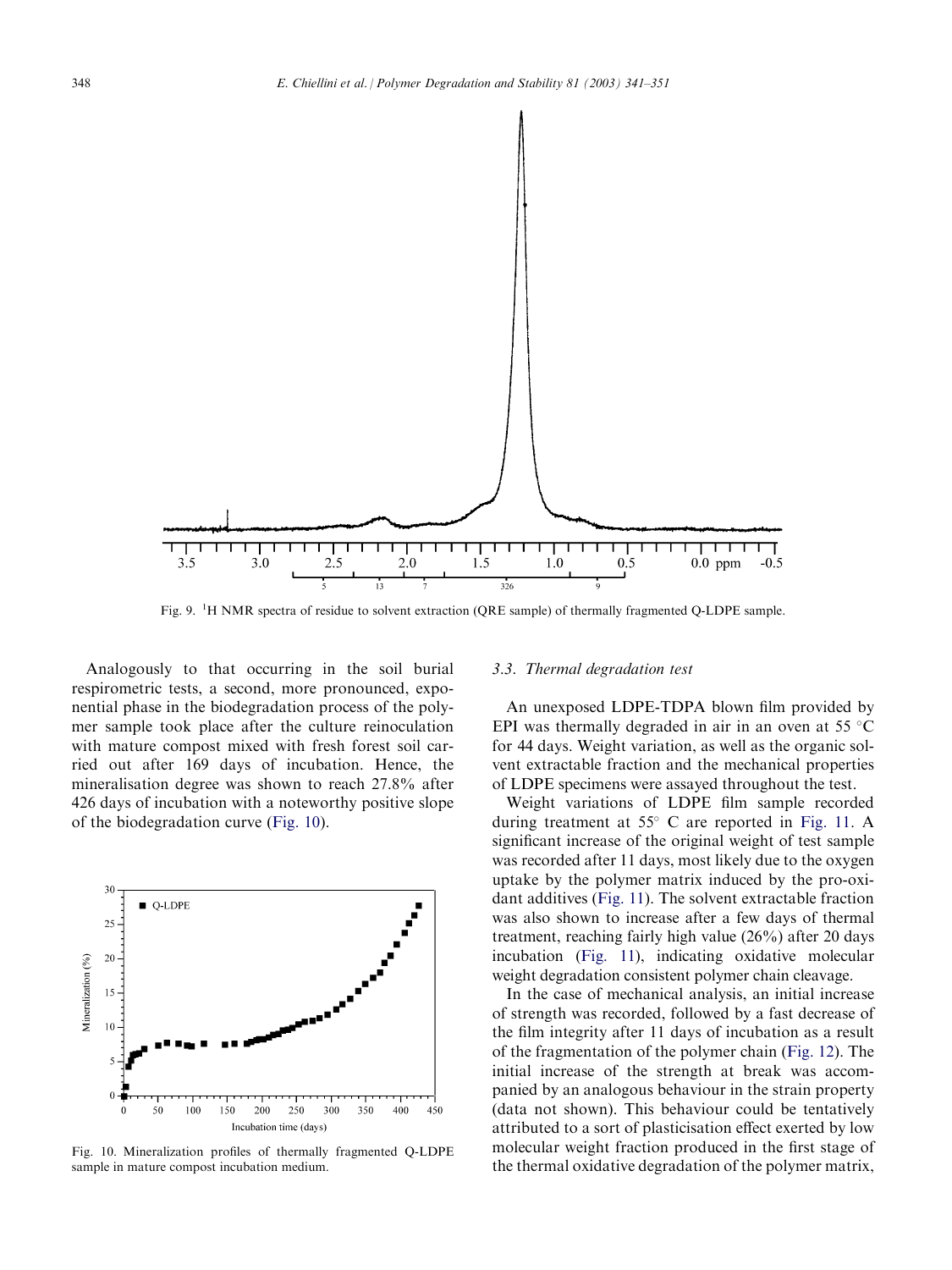<span id="page-8-0"></span>

Fig. 11. Increase of dry weight and solvent extractable fraction of LDPE blown film specimens submitted to thermal degradation test.

as suggested by the initial increase of the specimen weight during the same time frame. Crosslinking may also be occurring through unstable peroxide bridges.

These results indicate that a moderate thermal treatment such as that occurring in a full scale composting process is able to induce a significant degradation in the LDPE-TDPA polymer matrix. Moreover, by taking into account the high propensity to soil biodegradation of solvent extractable fraction of Q-LDPE sample recorded in the soil burial test, it may be inferred that a significant amount ( $\sim$ 25% or more) of LDPE-TDPA film can be readily and effectively mineralised when submitted to a composting process. This hypothesis appears also to be substantiated by the relatively low molecular weight  $(M_w=1.5 \text{ kD})$  of the acetone fraction of LDPE film after 15 days of thermal aerobic treatment, as determined by SEC analysis.



Fig. 12. Strength variation of LDPE specimens retrieved from the thermal treatment.

LDPE specimens submitted to thermal treatment at 55 °C for 0, 22, and 44 days, relevant acetone extracts and residues to extraction were also investigated for their potential biodegradation in a soil burial test carried out by using the biometer flask procedure. Preliminary results seem to confirm previous findings recorded in soil burial respirometric tests carried out on thermally fragmented Q-LDPE samples. A noteworthy difference (about 110 mg) in the cumulative  $CO<sub>2</sub>$  emissions from the blanks and test flask containing the acetone extract of the LDPE specimen submitted to 44 days oxidative thermal treatment (LDPE T44 AC) was recorded in a relatively short time (74 days) (Fig. 13). Significantly higher  $CO<sub>2</sub>$  net emissions (50–60 mg) were



Fig. 13. Cumulative  $CO<sub>2</sub>$  emissions of acetone extract of the LDPE specimen submitted to 44 days oxidative thermal treatment (LDPE T44 AC), entire LDPE film specimens collected after 22 (LDPE T22) and 44 (LDPE T44) days thermal treatment, residues to extraction (LDPE T44 RE), original LDPE film (LDPE T0) and blank in a soil burial test.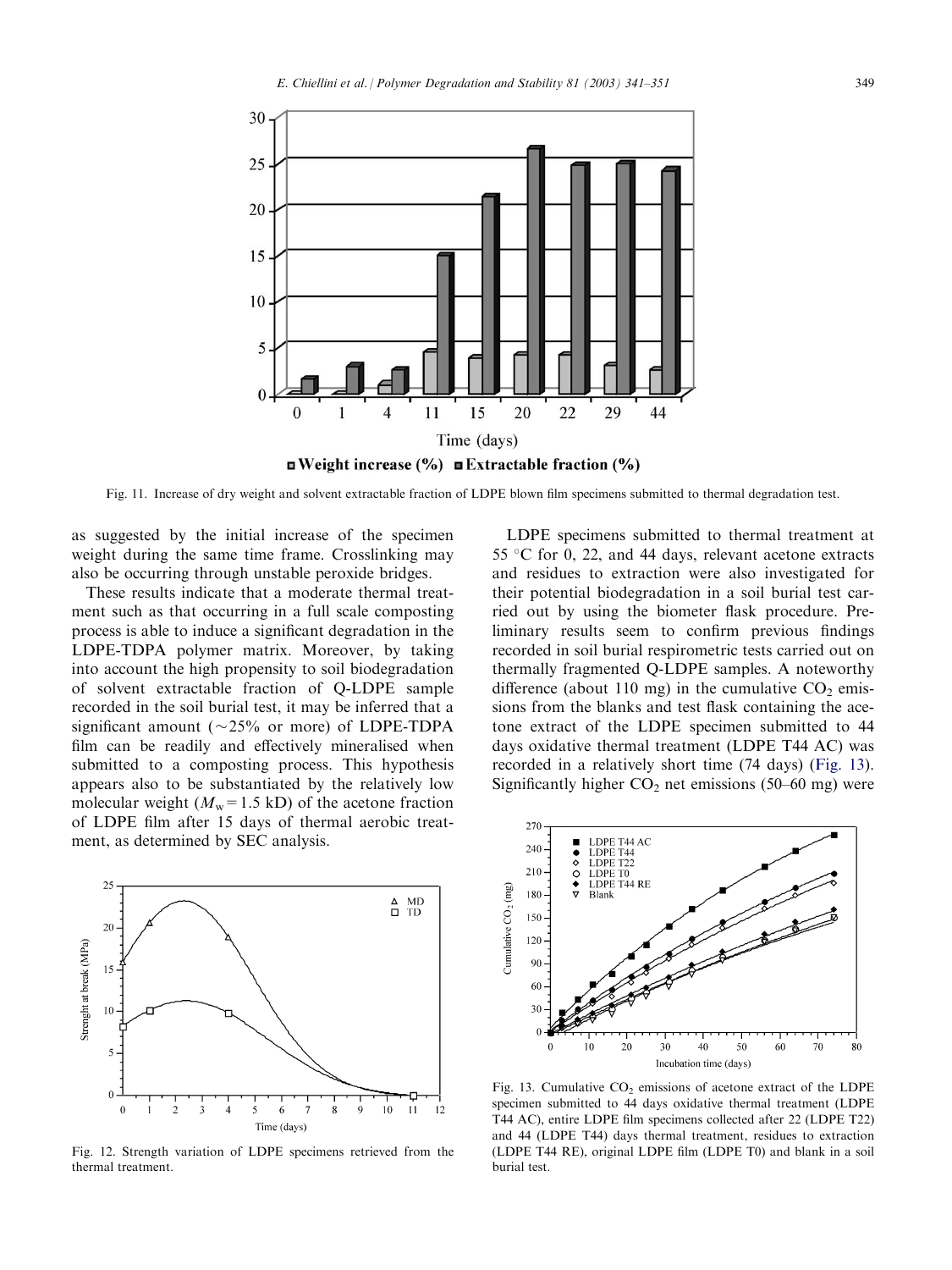<span id="page-9-0"></span>monitored also in the case of the entire LDPE film specimens collected after 22 (LDPE T22) and 44 (LDPE T44) days of degradative treatment. The relevant residues (LDPE T44 RE) after extraction and the original LDPE film (LDPE T0) exhibited only minor differences in the overall carbon dioxide productions from the blank during the same time frame [\(Fig. 13](#page-8-0)).

#### 4. Summary of significant results

LDPE-TDPA oxidized samples undergo significant biodegradation (50–60% by carbon dioxide evolution) over a period of 18 months as mediated by soil microorganisms in closed respirometric vessels (biometer flasks). In the case of thermally degraded Q-LDPE sample the mineralisation does not show any lag phase, but it tends to a plateau at about 4–7% mineralisation reached after about 6 weeks incubation. Interestingly, after a prolonged stasis in a dormant situation at room temperature, a substantial jump in the biodegradation activity was repeatedly detected in different soil burial and mature compost biodegradation tests, after agitating, moisturizing and reinoculating the degradation mixtures.

Extraction of original thermally treated LDPE-TDPA samples with boiling solvent (acetone) leads to an extractable fraction and to a residue resistant to extraction. The extractable fraction (QAC) is mineralised to a level of 50% in 80 days of incubation in soil burial respirometric tests, whereas the non-extractable fraction is apparently resistant to biodegradation for up to 10 months of incubation. Subsequently, an exponential increase in the mineralisation was detected. These results, along with the biodegradation profiles recorded for Q-LDPE sample not submitted to solvent extraction, strongly supports the hypothesis that the biodegradation of the thermally fragmentable polyethylene sample is promoted and modulated by the presence of the formulation additives in TDPA. Furthermore, the contribution of enzymatic attack in the continued macromolecular scission of thermally oxidized polyethylene matrix appears to be substantiated by the increase of unsaturation recorded in Q-LDPE samples submitted to the biotic environment.

The incubation temperature and environment of exposure of Q-LDPE samples appears to influence oxidation and biodegradation. This is apparent in the effectiveness of oxidations to low molecular weight at  $55^{\circ}$ C, yet limited biodegradation is seen in mature compost as opposed to soil. This may be due to microbial population requirements for the biodegradation of oxidized fragments. Mature compost and soil differ substantially in this aspect.

A preliminary test of thermal degradation at 55  $\degree$ C under aerobic conditions carried out on thermally

unexposed LDPE-TDPA blown film gave substantial polymer fragmentation, with loss of mechanical properties in 11 days. The extraction with boiling solvents of the degraded sample provided about a 25% by weight of a quickly biodegradable extractable fraction. This indicated low molecular weight oxidized fragments from LDPE are rapidly biodegradable.

# 5. Conclusion

At this stage of ongoing research activity, it is clear that LDPE-TDPA formulations are effective in promoting the oxidation and subsequent biodegradation of polyethylene in soil environments. Several questions remain to be answered including, control of rate and completeness of biodegradation, and cumulative time for oxidation and biodegradation under different environmental conditions.

#### Acknowledgements

This work was performed within the framework of an ongoing contract commitment with EPI Environmental Plastics Inc. (EPI). The authors wish to thank Mr. Joseph G. Gho for having inspired and promoted the research activity whose results constitute the body of the present work.

#### References

- [1] Guillet J, editor. Polymers and ecological problems. New York: Plenum Press; 1973.
- [2] Scott G, Wiles DM. Programmed-life plastics from polyolefins: a new look at sustainability. Biomacromolecules 2001;2:615–  $22.2$
- [3] Scott G. In: Scott G, editor. Developments in polymer stabilisation-4. London: Applied Science Publishers; 1981 [Chapter 1].
- [4] Carlsson DJ, Wiles DM. Encyclopedia of polymer science and engineering, Vol. 4. 2nd ed. New York: Wiley; 1986.
- [5] Scott G. Atmospheric oxidation and antioxidants. Vol. II. Amsterdam: Elsevier; 1993 [Chapter 3].
- [6] Scott G. Environmental biodegradation of hydrocarbon polymers: initiation and control. In: Doi Y, Fukuda K, editors. Biodegradable plastic and polymers. Amsterdam: Elsevier; 1994. p. 79–91.
- [7] Griffin GJL. Degradable plastic films. In: Proceedings of Symposium on Degradable Plastics. Washington DC: Society of Plastic Industry; 1987. p. 44–49.
- [8] Otey FH, Westhoff RP, Doane WM. I&EC Prod Res Dev 1980; December:592.
- [9] Gould JM, Gordon SH, Dexter LB, Swanson CL. In: Glass E, Swift G, editors. Agricultural and synthetic polymers: biodegradability and utilization; ACS Symposium Series 433. Washington DC: American Chemical Society; 1990. p. 65.
- [10] Chiellini E, Solaro R, Corti A, Picci G, Leporini C, Pera A, Vallini G, Donaggio P. Degradation of starch-filled polyethylene films in a composting environment. Chim Indust 1991;8–9:656– 63.